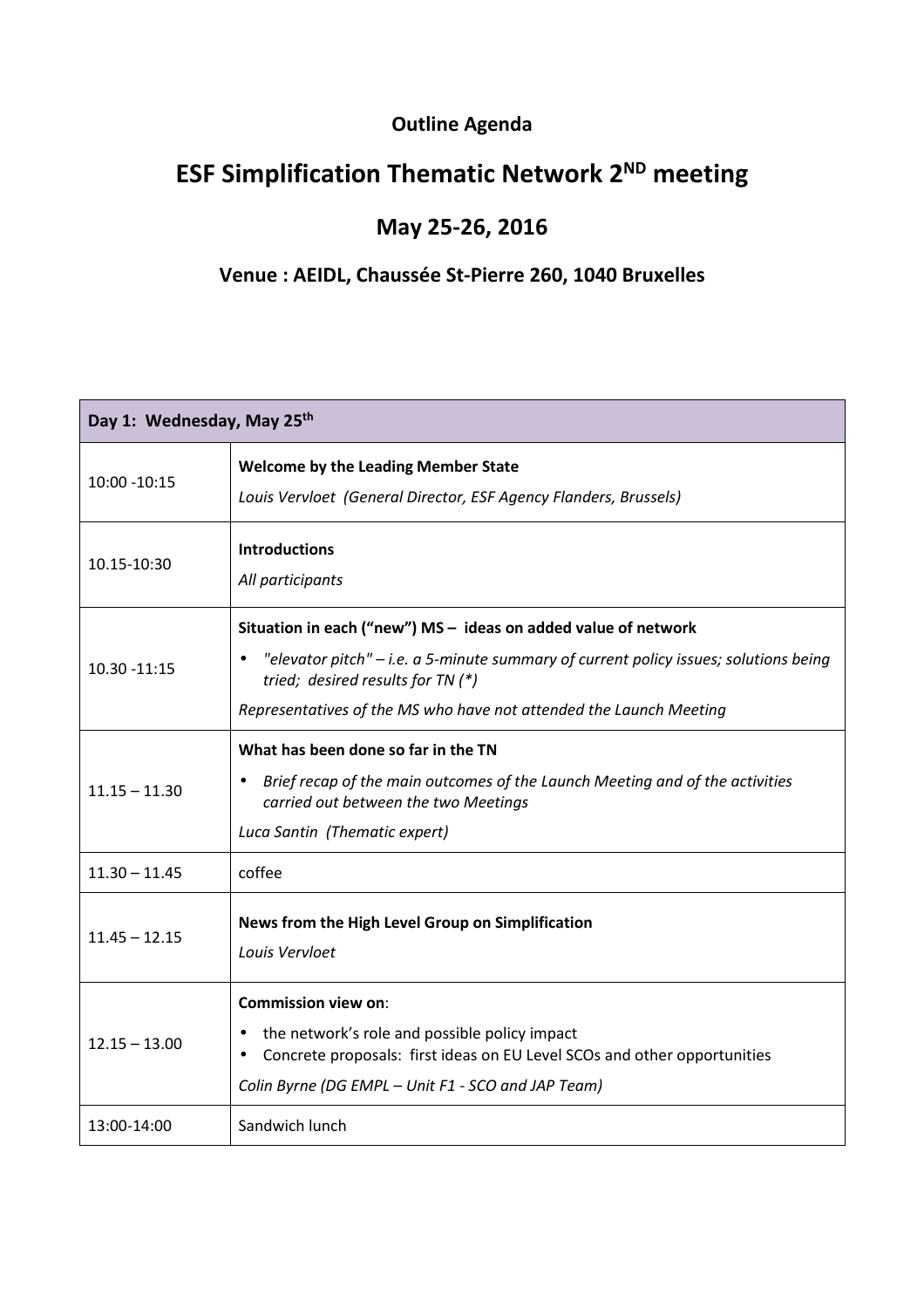| $14.00 - 15.30$ | New challenges and opportunities for the TN<br>How should the network approach the proposals and ideas coming from the<br>Commission and the HLG<br>Group discussion – moderated by Louis Vervloet, Colin Byrne and Luca Santin |
|-----------------|---------------------------------------------------------------------------------------------------------------------------------------------------------------------------------------------------------------------------------|
| $15.30 - 16.15$ | Delegated Acts (art. 14(1) of ESF Reg.) – experiences from the MS<br>How the procedure has been approached by the MS (issues and solutions)<br>Representatives from MS that have completed/are completing art. 14(1) procedure  |
| $16.15 - 16.30$ | Coffee                                                                                                                                                                                                                          |
| $16.30 - 17.00$ | EU travel guide to Simplification - Map of SCOs practises<br>Presentation of the first results and proposals for further analyses<br>Věra Palowská (Ministry of Labour and Social Affairs – Czech Republic)                     |
| $17.00 - 17.30$ | EU travel guide to Simplification - Map of stakeholders & common practical<br>dictionary<br>Luca Santin                                                                                                                         |
| 19:30           | Dinner                                                                                                                                                                                                                          |

| Day 2: Thursday, May 26th |                                                                                                                                                                                                                                                                                              |  |
|---------------------------|----------------------------------------------------------------------------------------------------------------------------------------------------------------------------------------------------------------------------------------------------------------------------------------------|--|
| $9:00-9:45$               | A wider approach to simplification:                                                                                                                                                                                                                                                          |  |
|                           | Ideas on further simplification measures (other than SCOs)                                                                                                                                                                                                                                   |  |
|                           | JAPs / Financial Instruments/ E- cohesion /Performance Audits /Collection of Data                                                                                                                                                                                                            |  |
|                           | (and other ideas coming from the MS)                                                                                                                                                                                                                                                         |  |
|                           | Moderated by Luca Santin                                                                                                                                                                                                                                                                     |  |
| $9:45-11:00$              | <b>Connecting the network</b><br>Link with:<br>Other Bodies, Committees, initiatives at EU Level<br>National networks (Policy makers, Regions, Ibs )<br>Involvement of:<br>other MSs<br>Auditors<br>stakeholders at EU level: which stakeholders for which opportunities<br>Group discussion |  |